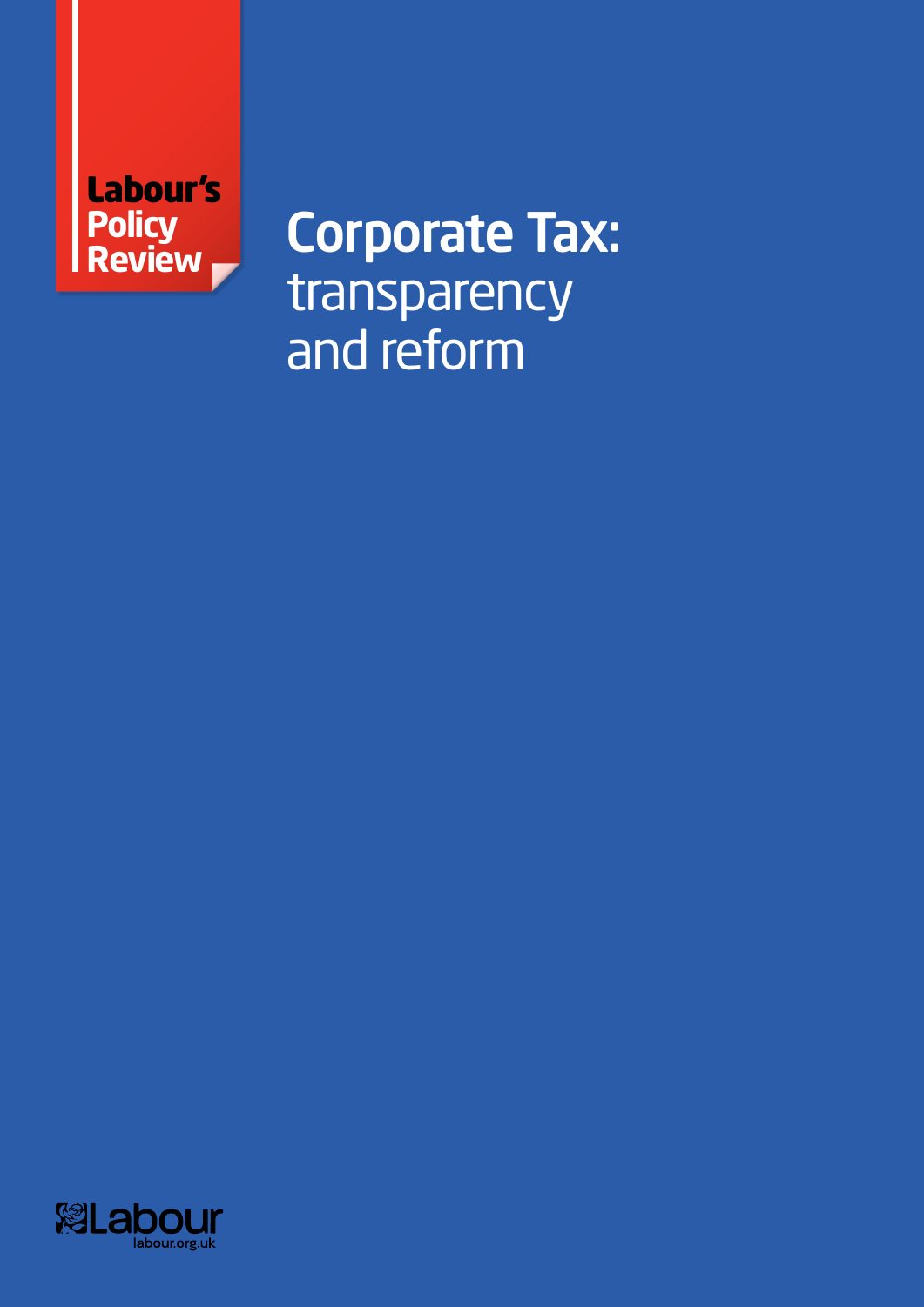

# Labour's Policy Review: Corporate Tax: transparency and reform

#### **Foreword**

In tough times, and when the government is cutting spending and raising taxes, it's more important than ever that everyone plays their part. That means that individuals and companies alike should pay their fair share of tax.

The government has a particular responsibility to make sure that the tax burden doesn't fall disproportionately on one group of taxpayers or another and that the taxes that are due are actually paid. Keeping the tax system up to date and, where necessary, reshaping it to take account of how international business is organised and run, is a vital part of that process.

There is widespread concern that the government is failing to do that. While good British firms and millions of families are paying their fair share, some firms don't seem to be. This is not right and needs to change, and to tackle tax avoidance we need action in a number of areas.

We need to look at how the tax system can be reformed to make sure that it works properly in the modern world and for society today and delivers outcomes that are clearly and transparently fair. We also need to reform the rules that allow companies to have a lot of business in Britain but pay little, or no, tax in this country.

One Nation Labour would put an end to the era of tax secrecy. Some companies that are otherwise compliant are prepared to engage in complex planning that reduces their corporation tax bill to nothing because they think no-one will notice, or find out. If that changes, many of them will change their behaviour as well.

The recent publicity given to cases where companies have manipulated the tax rules to reduce their tax bill have rightly outraged all those people and businesses who pay their fair share of tax, and rely on the public services that tax receipts support. They ask why some seem to think the rules do not apply to them. This is not only unfair, it also undermines companies who do pay their tax reasonably expecting there to be a level playing field.

Sometimes there will be good reasons why companies pay little tax - some companies invest large sums in research and development, assets and infrastructure. We want that real investment here in Britain and we should encourage it, even when it temporarily reduces the tax those companies pay.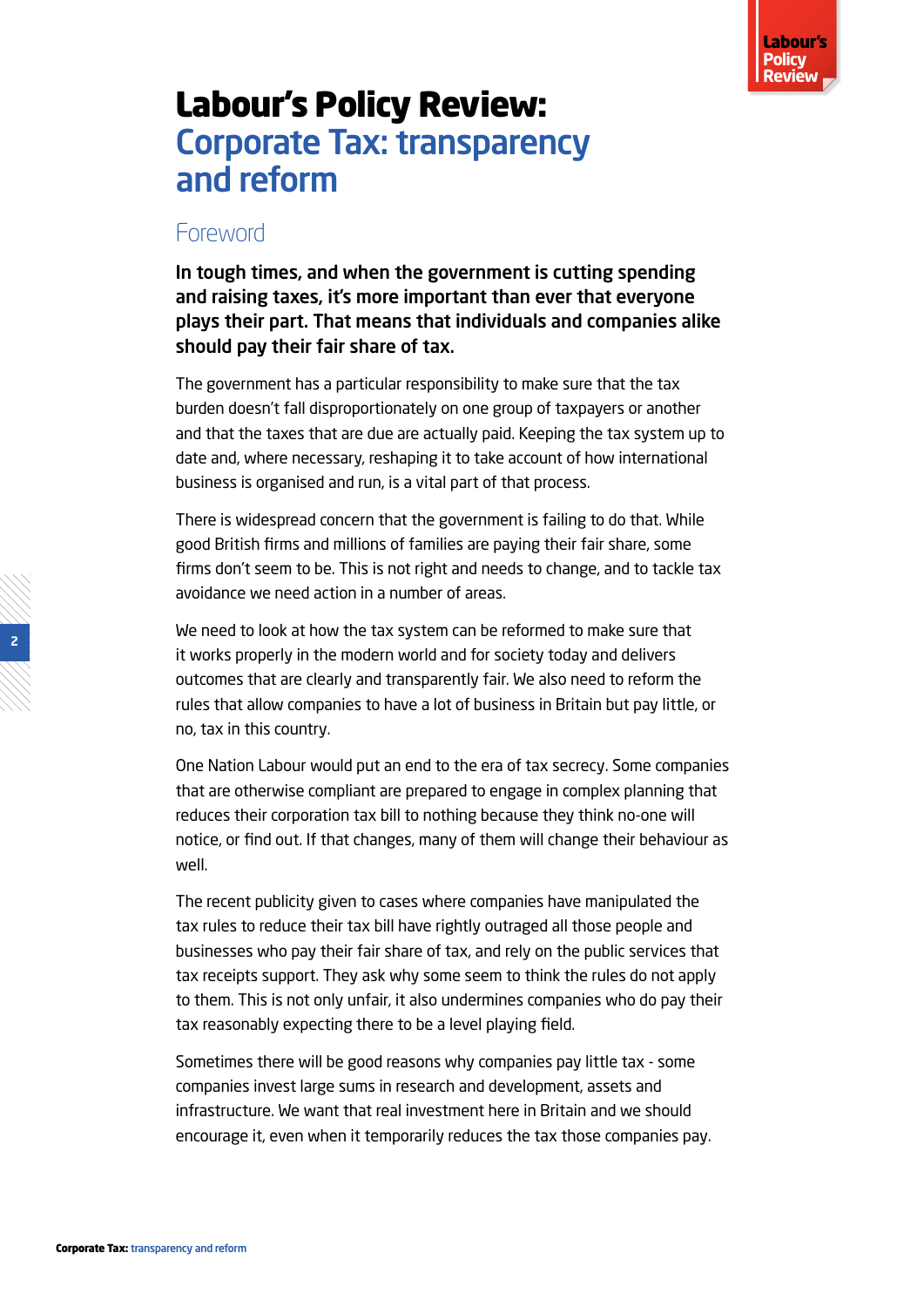

**3** 

But all too often the companies that pay low taxes in this country are simply doing so because they have found they can manipulate the rules to their advantage. We need to know when companies are stripping their profits out of the UK through artificial schemes, with no purpose other than reducing their tax liability.

*Ed Balls MP and Catherine McKinnell*

### Background to Corporation Tax

Corporation Tax, in a form similar to what exists today, has been applied in the UK since 1965, when we moved from a classical to an imputation system of taxation.

 **The government has a particular responsibility to make sure that the tax burden doesn't fall disproportionately on one group of taxpayers or another .** 

In the classical system, a company would pay tax on its profits, and shareholders would pay tax in full on any dividends (paid out of the company's after-tax profits), arguably resulting in double taxation. With the imputation system, a company still pays tax on its profits, but for shareholders, at least part of the tax due on dividends is cancelled as a result of the credit given for tax already paid by the company.

The broad structure of the UK Corporation Tax system has remained relatively unchanged since its first application, albeit with changes to the rates over time. However, there have been some significant recent changes to the basis on which Corporation Tax is charged on UK companies. One of those changes is to move from a residence basis to a territorial basis of taxation.

Until recently, all UK resident companies were taxable on their worldwide income. Companies were deemed UK resident if they were incorporated in the UK, or incorporated elsewhere but managed and controlled from the UK. With the new Controlled Foreign Companies (CFC) rules, the UK has moved to a territorial system, where only corporate profits arising in the UK are subject to tax – see below.

With the rise of multinational corporations, and differing tax regimes across countries, there has been increasing scope for companies to avoid tax in a particular jurisdiction.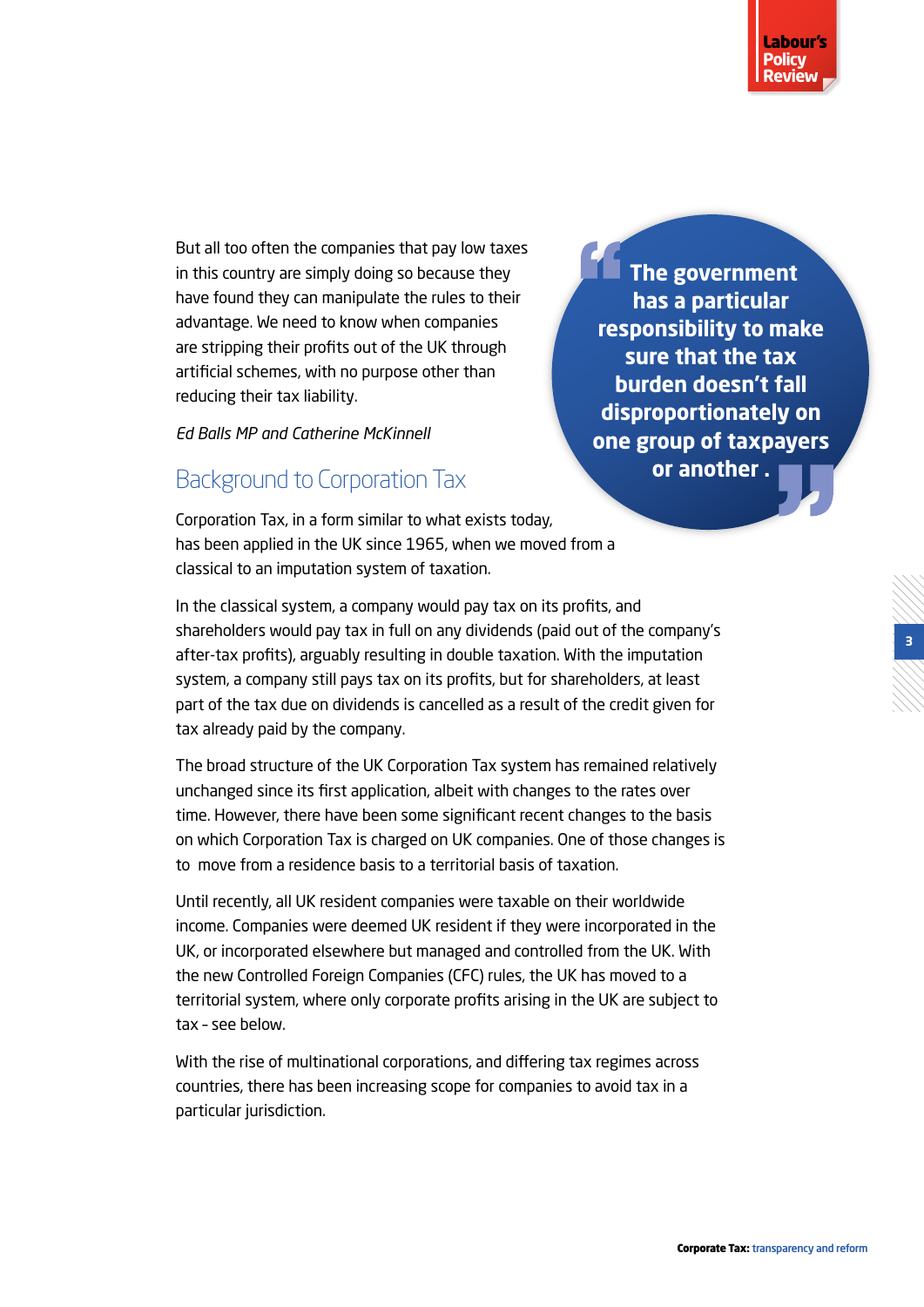Countries have therefore put in place measures that limit the opportunity for this, both unilaterally, and also through multinational cooperation, primarily through the OECD.

The UK has "anti-avoidance" provisions to prevent international tax avoidance where the main purpose, or one of the main purposes, of a transaction is to enable tax advantages to be obtained. The current major provisions are shown below:

- Transfer pricing rules: these rules are intended to prevent two companies under common control trading with each other on a basis that no two unconnected companies would trade. The rules are meant to stop these companies arranging the price at which they trade in a way that shifts profit to a low tax location and costs to a high tax location.
- Controlled Foreign Companies rules: these rules work by drawing profit derived by overseas subsidiaries of UK companies into the UK tax system, where there is evidence that that is where they should properly be taxed. The new legislation (effective 1 Jan 2013) shifts the UK tax system towards a more territorial basis as the rules are more focused on artificial diversion of profits from the UK, and is aimed at enhancing the competitiveness of the UK as a holding location for multinational businesses.

While Corporation Tax is the fourth highest source of taxation revenue, it is not the only tax revenue received by the UK Exchequer as a result of business activity. The three largest sources of government revenue are Income Tax, NICs and VAT. These other taxes are all partly dependent on the success of businesses, as employers and providers of goods and services. So we need to look at the contribution of companies who invest here in the UK in the round. If companies are deterred from basing themselves in the UK, the loss of revenue from other sources could render such an approach counter-productive.

So a balanced, proportionate, and fair tax system is needed to allow business to grow and contribute to the UK economy and society.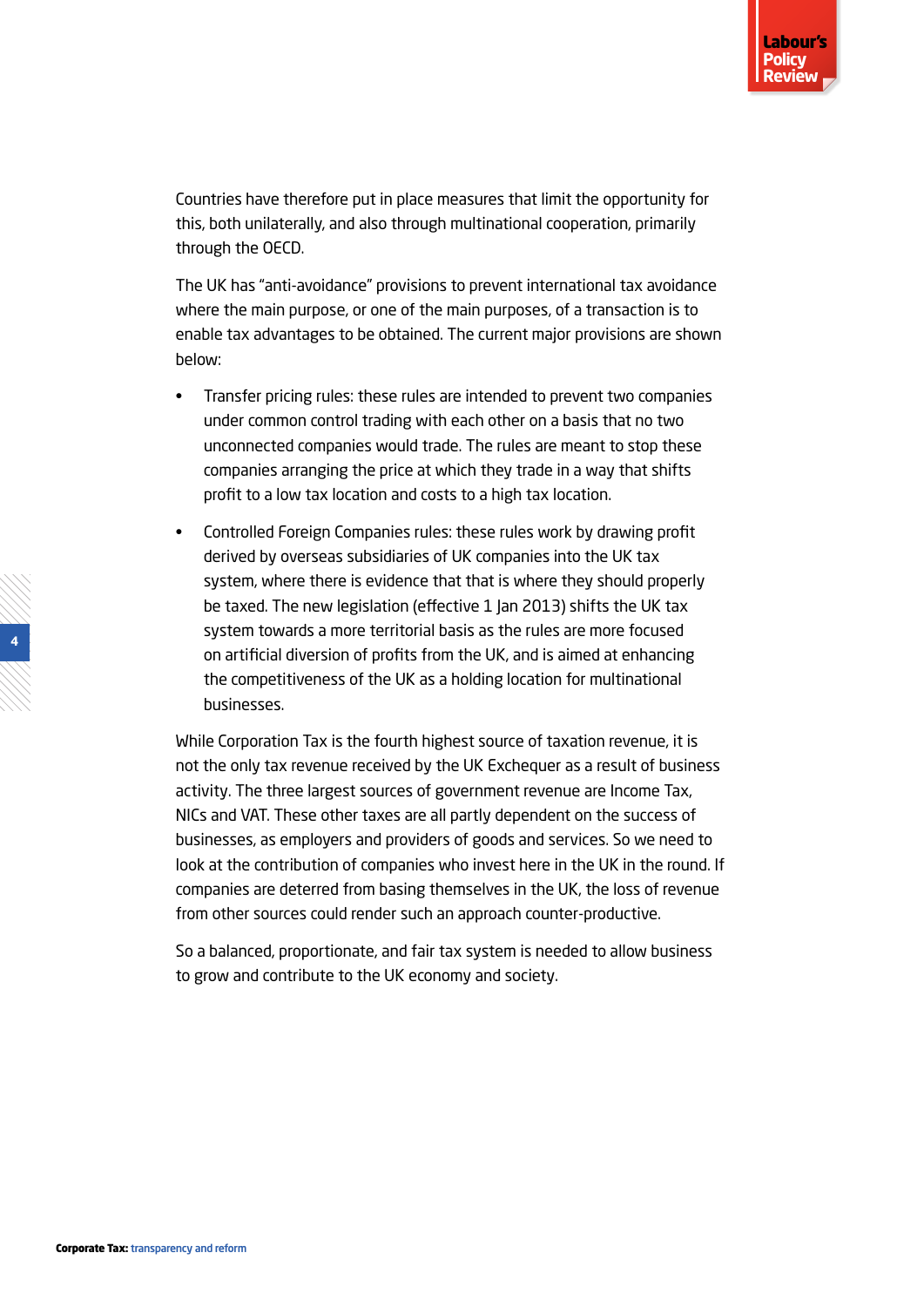

**5** 

# Review of the current Corporation Tax system

Business practices have been changing rapidly over recent years, and many aspects of the current Corporation Tax system have fallen behind. This includes the growth of multi-national firms, technological change, and the role of brands and other intellectual property in the economy.

 **a balanced, proportionate, and fair tax system is needed to allow business to grow and contribute to the UK economy and society.** 

Fundamental reform is required in the international corporate tax system. Increasingly the current OECD system of single-entity accounting and transfer pricing does not sufficiently reduce the opportunities for tax havens and artificial shifting of profits. This is particularly disadvantageous to developing countries, which lose significant tax revenues as their tax systems struggle to protect their tax base.

The ability of the international community to address these emerging issues and the need for wider reform is an area of continuous and multilateral discussion. Labour will continue to pursue over the coming months and years the key question of what role the UK plays in international standard setting and compliance.

However, action is urgently required to develop a system which:

- is robust and effective in the modern world;
- supports investment and job creation;
- deals effectively with the complexities of international business;
- is fair to all; and
- is transparent and can be better understood by the public.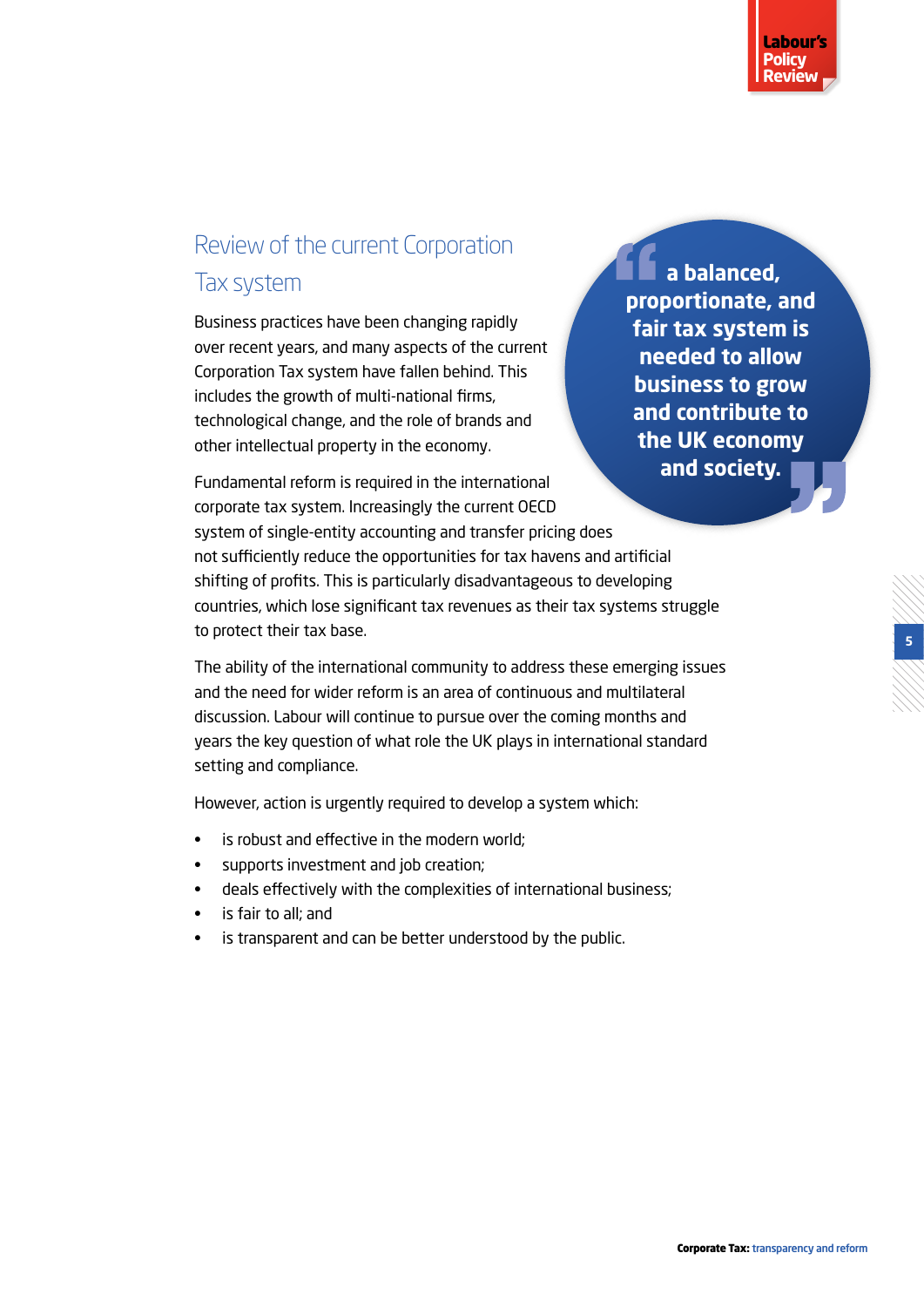# To meet these aims, Labour is focusing on the following areas of the UK tax system:

### 1. HMRC

Both the administration and enforcement of the tax rules have been impacted by cuts to HMRC resources, with the Chancellor pushing through over £2 billion of deep cuts. The Government plans to cut a further 10,000 HMRC staff, which risk being a false economy, as there has to be a limit to HMRC's capacity to do more with less.

Despite all the rhetoric about tackling tax avoidance, the progress made by this Government is limited at best. The deal struck with Switzerland is less transparent than a similar deal struck with Liechtenstein by the last government.

The latest NAO report has shown what can be achieved when a government is serious about tax avoidance and praises Labour's disclosure laws for closing down avoidance opportunities and bringing in £12bn of extra tax since they were introduced. But HMRC needs to be given sufficient resources to do its job effectively.

We will consider what powers HMRC might be given to strengthen the corporate tax regime in the UK, within international frameworks, and how Corporation Tax could be better administered and collected.

### 2. General Anti-Abuse Rule

The current government has introduced a General Anti-Abuse Rule (GAAR) targeted, by its own admission, to tackle only the most egregiously abusive tax avoidance schemes.

Although the Government sets great store by this measure, if it means that fewer efforts are made to update targeted anti-avoidance measures, or it if is a mere fig-leaf for the withdrawal of resources from HMRC, then we will not see any reduction in aggressive and abusive schemes.

We will look at how the GAAR can be strengthened to ensure there is a reduction in aggressive, abusive schemes, as well as what additional measures might be required.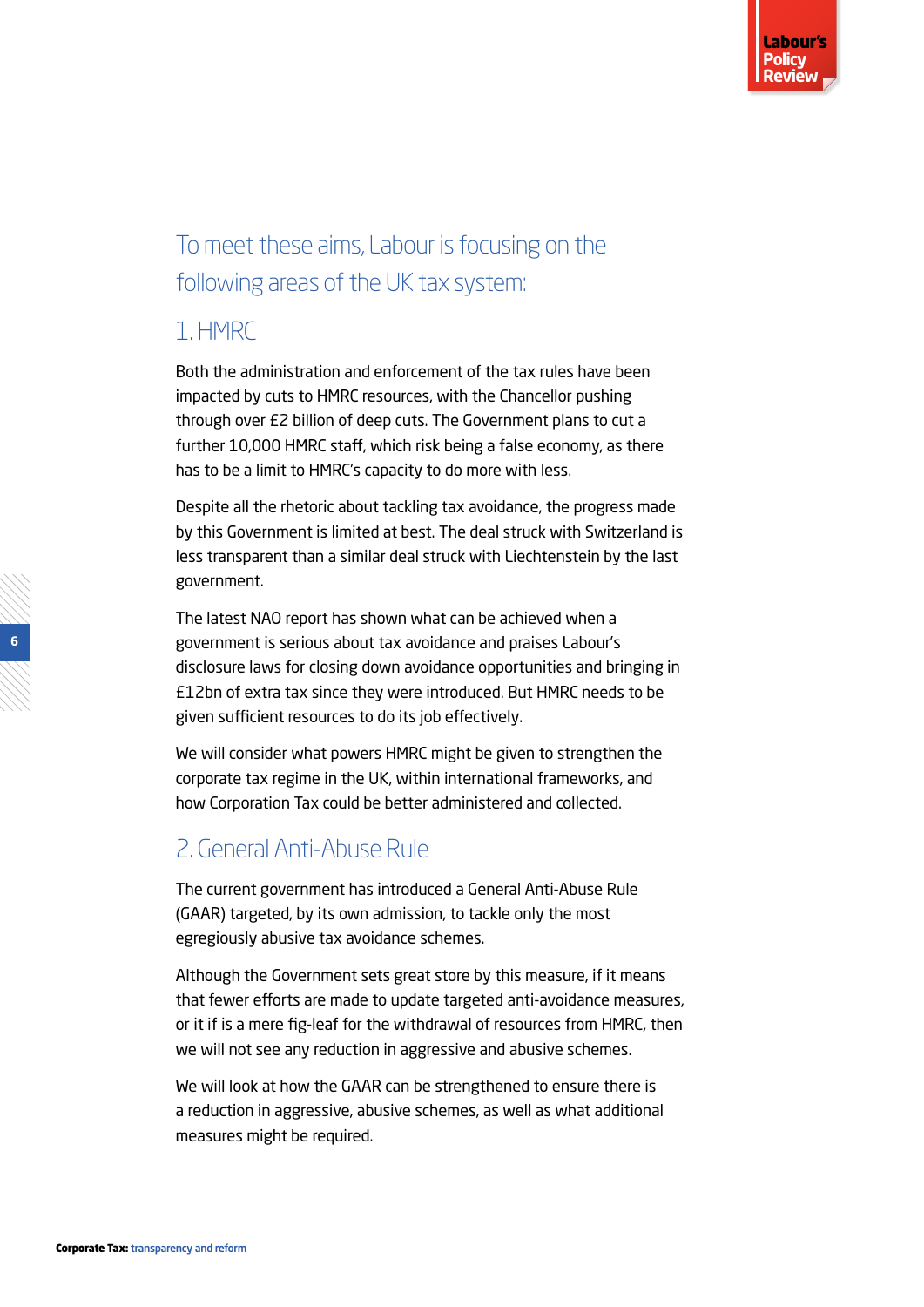We will also consider how we can ensure that tax avoidance activities not covered by the GAAR aren't, by implication, deemed acceptable.

## 3. Transparency

We need an end to tax secrecy. At the moment it is too easy to set up complex networks of companies within a group, some of which can be based in tax havens, and move profits between them. This can make it very difficult to assess the overall amount of tax paid. Multinational groups can and should be able to structure however they wish, but there is no reason why they should not have to produce a simple statement of the amount of corporation tax they pay in the UK, in a way that all of us can understand, experts and non-experts alike.

To make that happen the government should put concrete proposals on the table for the G8 to deliver internationally agreed action on tax transparency. There are a number of immediate areas where we should be showing leadership:

i. Pursuing a new system of disclosure for multinational companies, that will require information to be published that will be of and practical benefit to the revenue authorities in developing countries where they operate. An approach based on Intelligent Transparency will deliver real benefits without imposing a heavy administrative burden on companies or creating masses of data that developing country revenue authorities simply cannot use;

ii. Extending the Disclosure of Tax Avoidance Schemes regime, which Labour introduced, to global transactions;

iii. Opening up tax havens, with requirements to pass on information about the individuals operating through networks of company or trust structures;

iv. Assessing the impact of changes to the Controlled Foreign Company rules on the UK and developing countries.

If multilateral agreement takes too long to be achieved, we need to examine how the necessary transparency of revenues, profits, and taxes paid can be delivered through UK government action, to provide leadership in the international community.